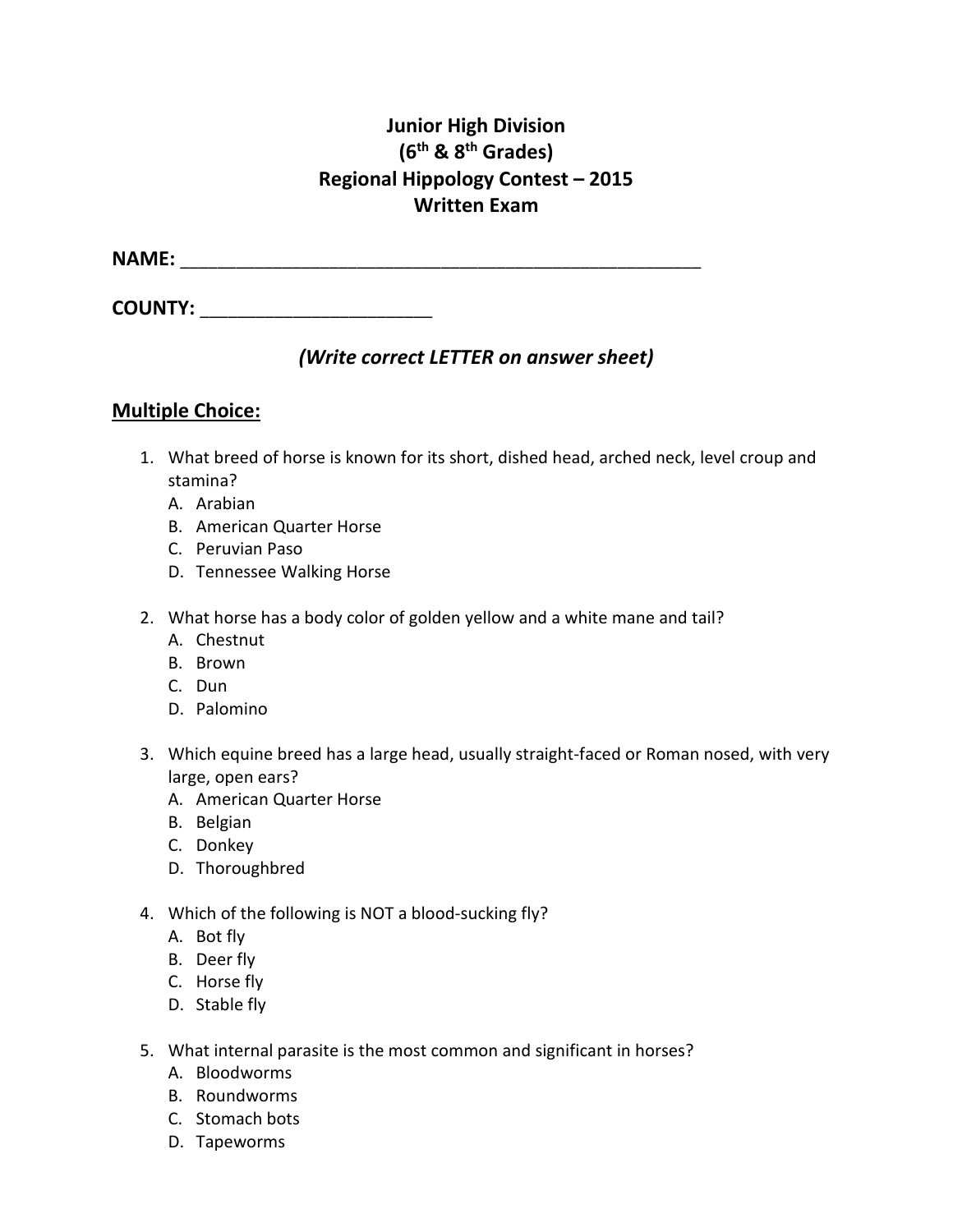- 6. What part of the horse contains the cornea, sclera, iris and retina?
	- A. Mouth
	- B. Eye
	- C. Large intestine
	- D. Hoof
- 7. What condition is described as a horse that develops a firm hard back and hindquarter muscles that are unable to move after strenuous exercise?
	- A. Laminitis
	- B. Strangles
	- C. Colic
	- D. Tying up
- 8. What equine disease features a frequent dry cough and has an extremely rapid spread of infection?
	- A. Potomac Horse Fever
	- B. Strangles
	- C. Influenza
	- D. Tetanus
- 9. Which of the following diseases does NOT have a preventative vaccination?
	- A. West Nile Virus
	- B. Influenza
	- C. Equine Infectious Anemia
	- D. Tetanus
- 10. Equine hyperelastosis or HERDA is most commonly found in what breed of horses?
	- A. American Quarter Horses
	- B. Arabians
	- C. Percherons
	- D. Thoroughbreds
- 11. Horses with hooves pointed outward (toed out) are also called what?
	- A. Calf kneed
	- B. Knock kneed
	- C. Splay footed
	- D. Pigeon toed
- 12. When viewed from the rear, horses that are in at the hock and out at the toe have what conformational fault?
	- A. Camped out
	- B. Camped under
	- C. Cow hocked
	- D. Sickle hocked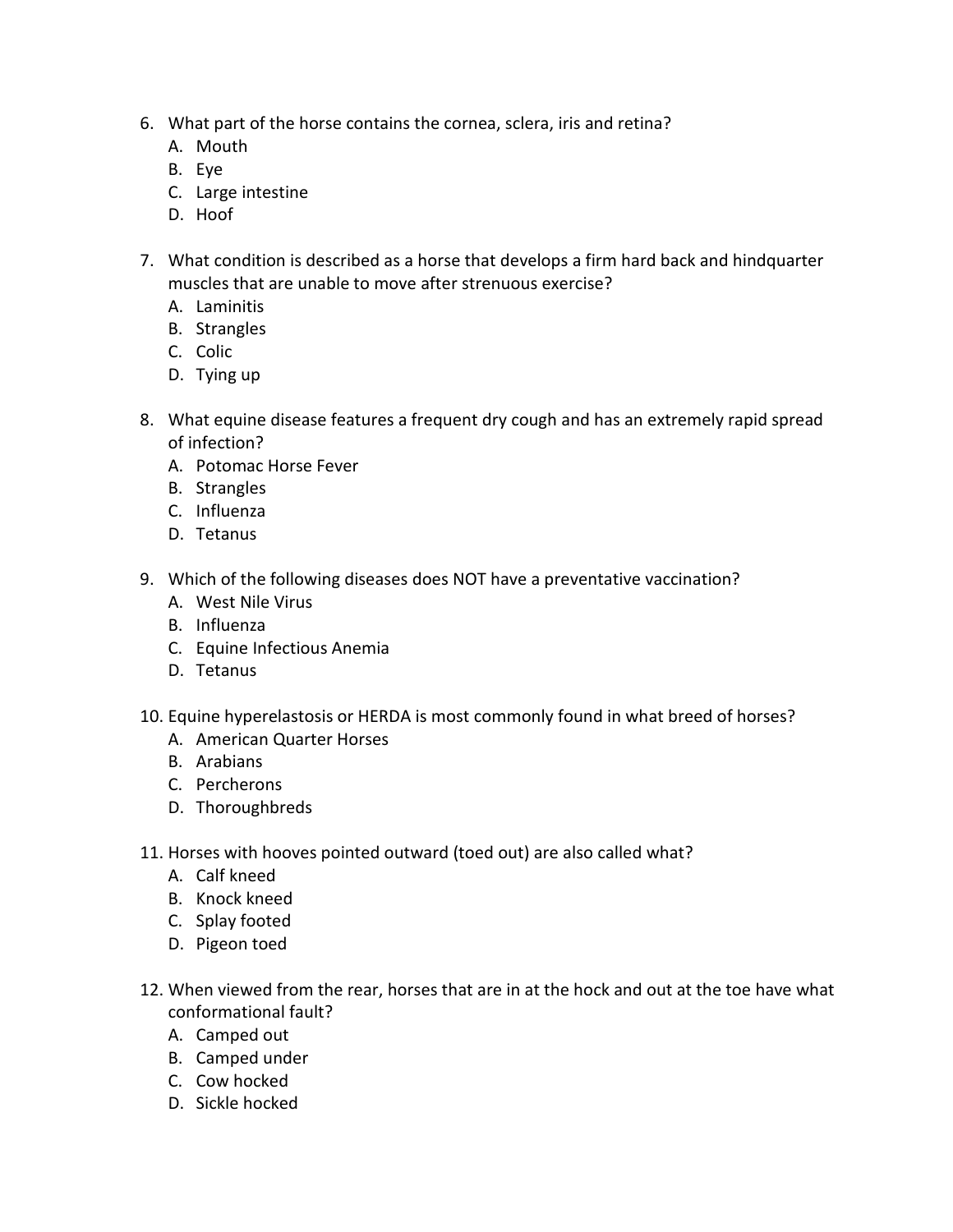- 13. When viewed from the side, what is the name for a horse whose back dips down between the withers and the point of the hip?
	- A. Roached backed
	- B. Sway backed
	- C. Ewe necked
	- D. Short backed
- 14. What part of the Western saddle sits in front of the rider's thighs and holds the saddle horn?
	- A. Cantle
	- B. Fender
	- C. Pommel
	- D. Jockey
- 15. What type bit applies indirect pressure to the horse's mouth?
	- A. Curb
	- B. Hackamore
	- C. Bosal
	- D. Snaffle
- 16. What part of the headstall crosses the top of the horse's head, just behind the ears?
	- A. Cheek piece
	- B. Crown piece
	- C. Brow band
	- D. Throatlatch
- 17. What is the B vitamin that can be supplemented to the horse's diet to improve hoof quality?
	- A. Thiamin
	- B. Keratin
	- C. Biotin
	- D. Choline
- 18. What is a wax-like waterproof substance covering the hoof wall, helping to minimize moisture evaporation?
	- A. Periople
	- B. Borium
	- C. Coronary
	- D. Sulci
- 19. What is another name for a vertical crack in the hoof wall?
	- A. Sand crack
	- B. Toe crack
	- C. Quarter crack
	- D. All of the above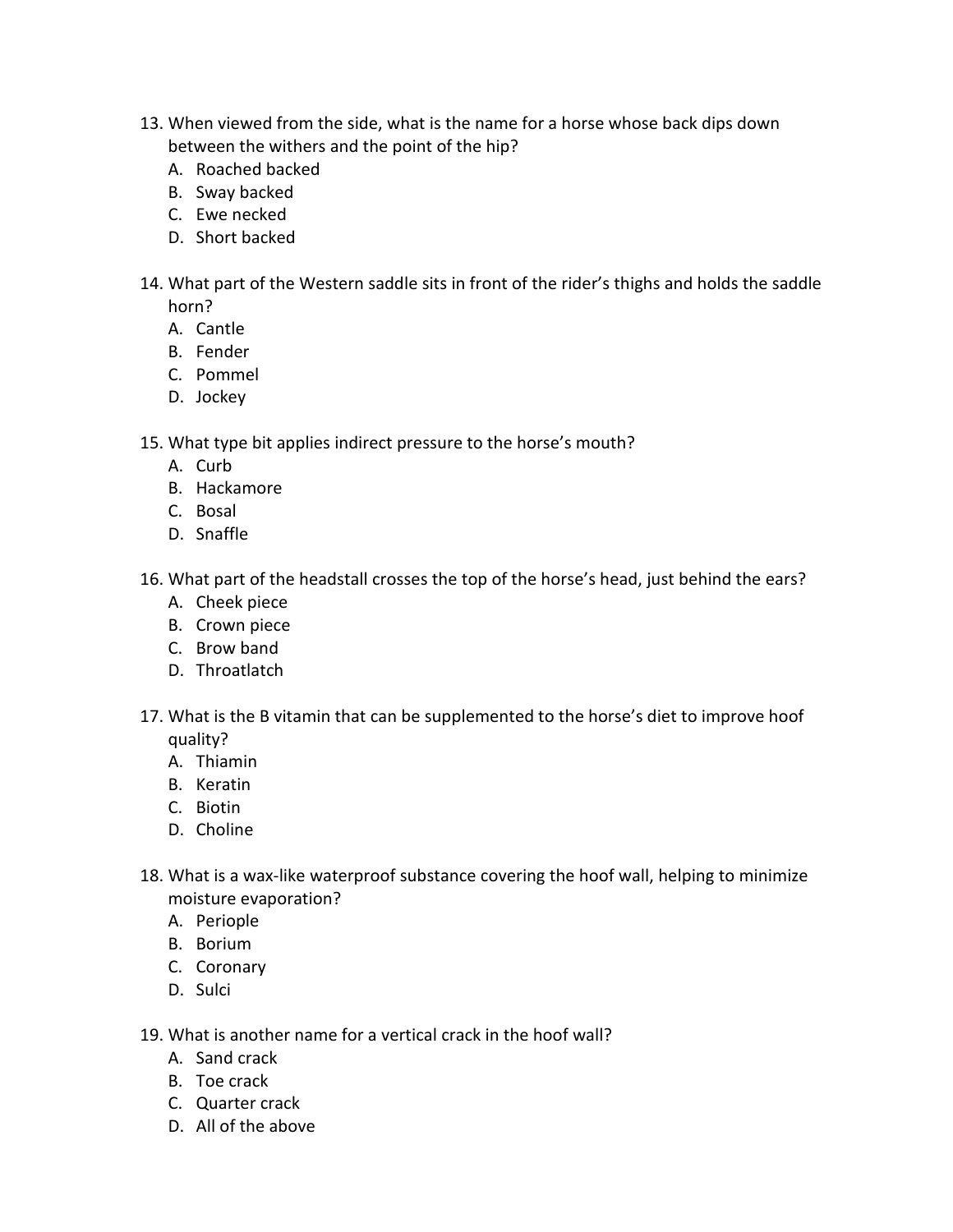- 20. The toxic compound found in white snake root, causing muscular tremors, is called what?
	- A. Cyanide
	- B. Tremetol
	- C. Argon
	- D. Prussic acid
- 21. Name the scoring system that uses visual and physical evaluation to assess fat deposition in the horse.
	- A. Body adiposity score
	- B. Henneke's body condition score
	- C. Obesity index
	- D. None of the above
- 22. What is an essential fatty acid in the horse's diet?
	- A. Arachadonic
	- B. Lactose
	- C. Linoleic
	- D. Thiamine
- 23. What wire fencing material has been recommended as the safest for horses?
	- A. Barbed wire
	- B. V-mesh wire
	- C. High tensile wire
	- D. Woven wire
- 24. How frequently should horses that have been identified as being "low-shedders" be dewormed?
	- A. Never, until they are identified as a high shedder
	- B. 1 time per month
	- C. 1-2 times per year
	- D. 3-4 times per year
- 25. Which is the warm-season grass often used in horse pastures?
	- A. Bahiagrass
	- B. Fescue
	- C. Kentucky bluegrass
	- D. Orchardgrass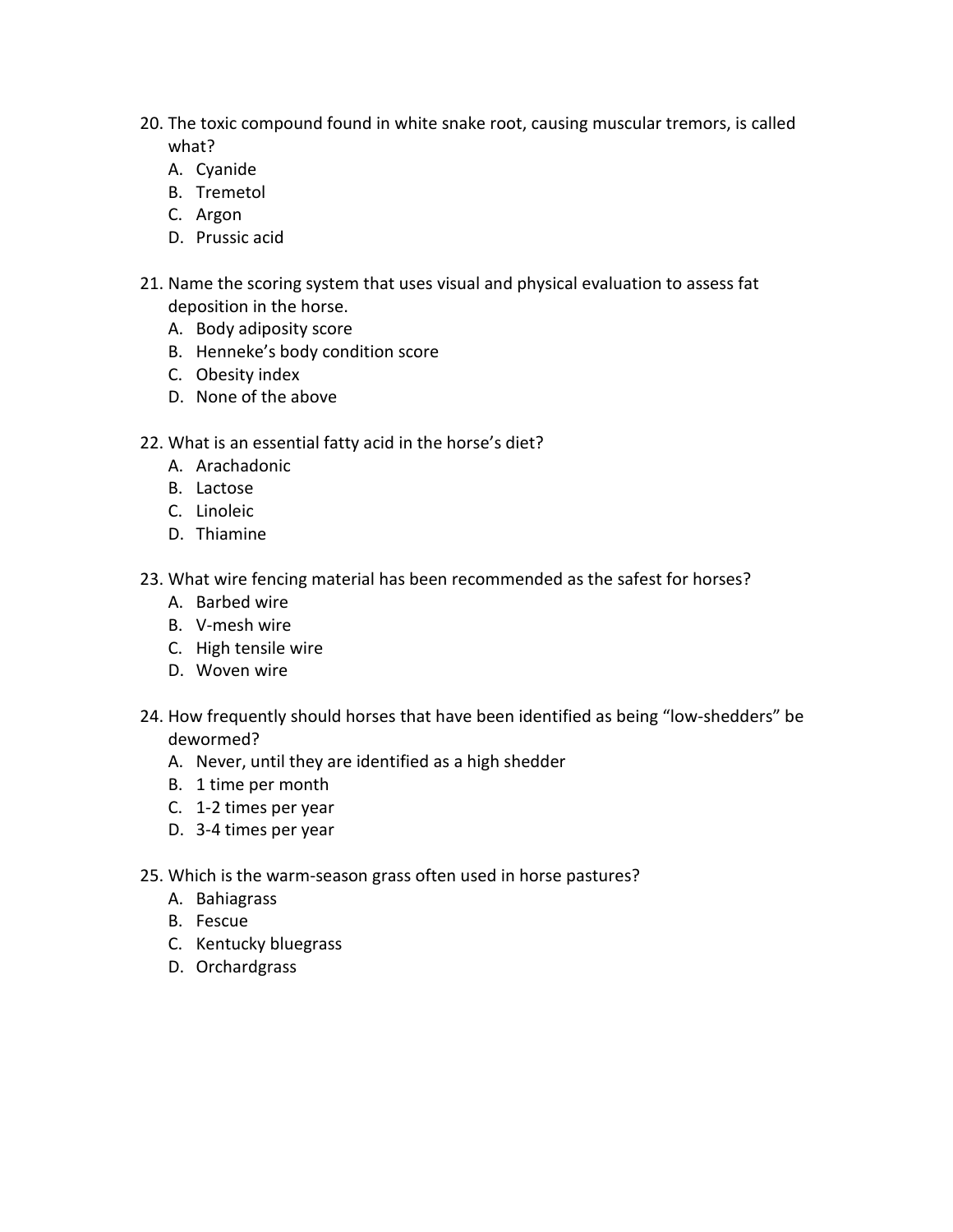#### **True or False:** *(Mark True or False on the answer sheet)*

- 26. The Coggins Test is used to detect Potomac Horse Fever.
- 27. Horse flies and deer flies are two natural transmitters of Equine Infectious Anemia.
- 28. The muzzle of the horse is considered a "point" when determining a horse's color.
- 29. The "skin-pinch test" is a simple way to determine whether a horse may be dehydrated.
- 30. The area four feet in front of the horse's face is a blind spot.
- 31. The trademark of the Tennessee Walking Horse breed is the diagonal two-beat gait.
- 32. When in use, the Western roping saddle should always have a tightened back cinch to prevent the steer on the end of the rope from sending the saddle over the horse's ears.
- 33. The clinical signs of Equine Influenza include hot, swollen and painful lymph nodes under the lower jaw of the horse.
- 34. Fencing horses out of streams and river banks can help reduce erosion.
- 35. Wood shavings are the preferred bedding to be used in foaling stalls.
- 36. In the horseshoe, the nail holes are located in the fullering.
- 37. The premolar teeth are often removed to prevent them from interfering with the bit.
- 38. Protozoa are found only in the foregut, while bacteria are found only in the hindgut.
- 39. Equine Influenza requires physical horse-to-horse contact for transmission.
- 40. Vitamin C is also referred to as the "sunshine vitamin".